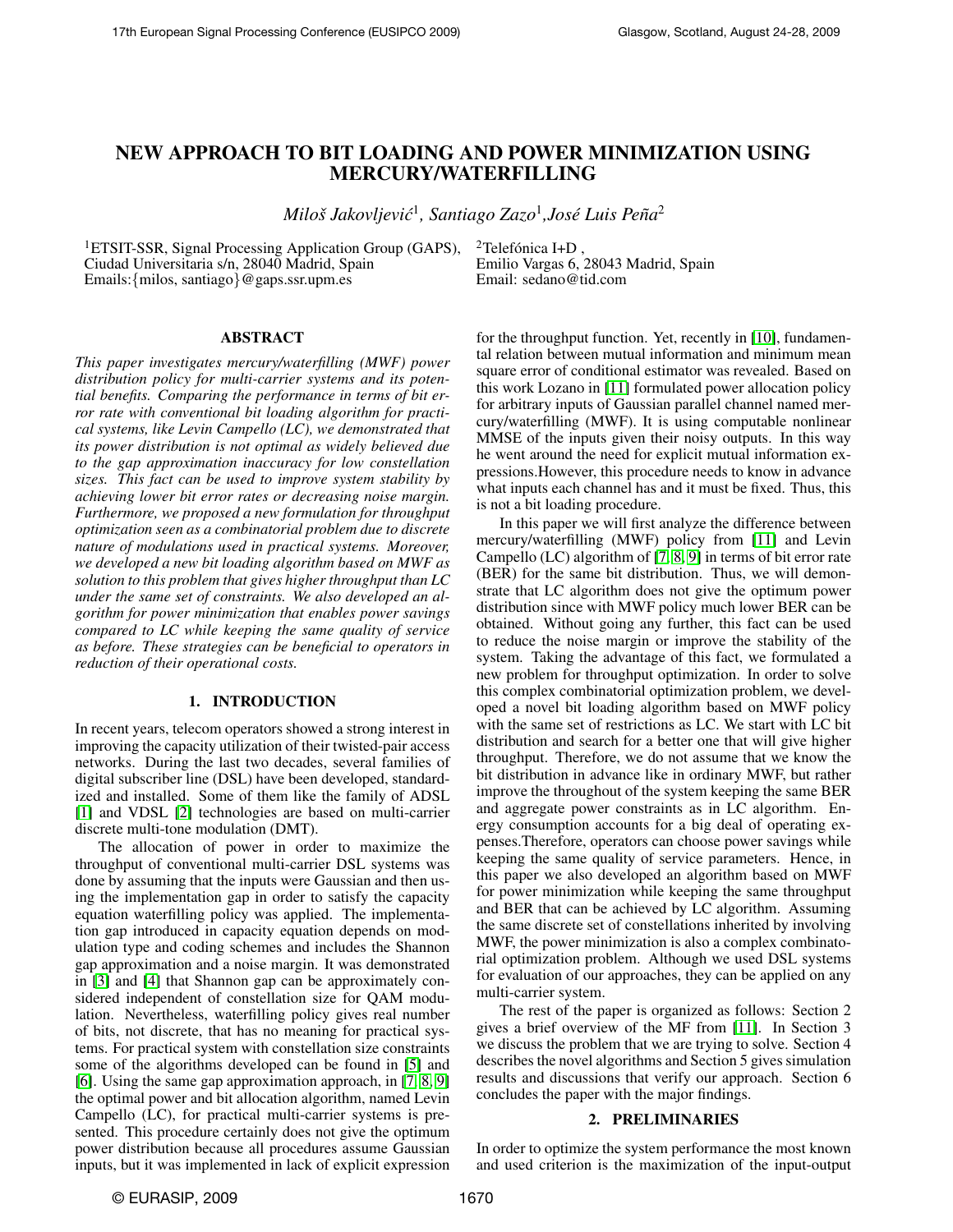mutual information under a power constraint.

When the transmitted symbols are Gaussian, this criterion leads to the classical waterfilling policy, and when the mutual information is constrained due to the use of discrete constellations, the optimum policy is mercury/waterfilling (MWF) [\[11\]](#page-4-10). Moreover, this policy has no need for any gap approximation.

The independent *N* parallel Gaussian channels can be modeled as:

$$
Y_k = h_k X_k + n_k \qquad (k = 1...N), \qquad (1)
$$

where  $n_k$  is a zero - mean complex Gaussian random variable independent of the noise on the other channel and  $h_k$  is non zero channel gain. The complex valued inputs *X<sup>k</sup>* are assumed to be independent and considering unit-power inputs *S*<sup>*k*</sup> can be written as  $X_k = \sqrt{p_k} S_k$ , where  $p_k \in [0, \infty)$  is the power allocated to sub-channel *k*. Any multi-carrier system can be represented in this way.

Under the aggregate power constraint *Pmax* and the assumption that the inputs are normalized with respect to power constraint, the problem that was solved in [\[11\]](#page-4-10) is the following:

<span id="page-1-0"></span>
$$
[p_1^{\star} \dots p_N^{\star}] = arg \max_{\substack{p_1 \dots p_N \\ \sum_{i} p_i = 1}} \sum_{i=1}^N I_i(SNR). \tag{2}
$$

where  $p_i$  is the normalized power that should be assigned to the tone  $i$ , and  $I_i$  is the mutual information of the corresponding constellation.

The fundamental relation for any arbitrary input distribution revealed in [\[12\]](#page-4-11) and used in further elaboration is given as:

$$
\frac{d}{d(SNR)}I_k(SNR) = \mathbf{MMSE}_k(SNR),\tag{3}
$$

where  $I_k$  is mutual information in Neper and  $MMSE_k$  is the mean square error of the Conditional Mean Estimate (CME) of the date in the *kth* sub-channel with SNR signal to noise ratio.

To obtain the solution to this problem it is assumed that the receiver has the knowledge of magnitude and phase of channel gains. On the other hand the transmitter needs only the knowledge of the magnitudes. The power allocation  ${p_i^*}\_1^N$  that solves [\(2\)](#page-1-0) is given in [\[11\]](#page-4-10) by:

<span id="page-1-1"></span>
$$
p_i^* = 0, \quad \gamma_i \le \lambda, \tag{4}
$$

$$
\gamma_i \mathbf{MMSE}_i(p_i^* \gamma_i) = \lambda, \quad \gamma_i > \lambda,
$$
\n(5)

where  $\lambda$  is obtained from power constrained and  $\gamma$  is the normalized channel gain according to the power constraint.

The MMSE is a nonlinear function that is different for each constellation and if symbols are considered equally probable the expression given in [\[11\]](#page-4-10) is:

$$
\mathbf{MMSE}(SNR) = 1 - \frac{1}{M\pi} \int \frac{\left| \sum_{l=1}^{m} s_l e^{-\left| y - \sqrt{SNR} s_l \right|^2} \right|^2}{\sum_{l=1}^{m} e^{-\left| y - \sqrt{SNR} s_l \right|^2}} dy.
$$
\n(6)

Taking into consideration that the integral in equation [6](#page-1-1) does not have analytical solution it is very unpractical to implement MWF policy using this expression due to number of constraints. Therefore, we suggest to use two different approximations for MMSE in high power regime that can be assumed for vast number of applications. For example in DSL large SNR per tone is needed in order to achieve desired BER of  $10^{-7}$ .

In [\[11\]](#page-4-10) it is shown that the allocated power can be represented as reciprocally dependent to minimum distance that conform to input discrete constellations. Given the minimum distances  $\{d_i\}_{i=1}^n$  optimum power in high power regime can be seen as:

<span id="page-1-8"></span>
$$
p_i^* = \frac{\alpha}{\gamma_i d_i^2} + O\left(\frac{\log P}{P}\right) \tag{7}
$$

<span id="page-1-9"></span>with

$$
\frac{1}{\alpha} = \frac{1}{n} \sum_{l=1}^{n} \frac{1}{\gamma_l d_l^2} \tag{8}
$$

As demonstrated in [\[13\]](#page-4-12) MMSE for large SNR can be approximated as the  $\pi$  times the symbol error rate (SER) of the received constellation. Therefore the optimum power allocation for QAM constellations can be approximated as:

<span id="page-1-10"></span>
$$
p_i^* = 0, \quad \gamma_i \le \lambda, \tag{9}
$$

$$
p_i^* = \frac{2}{\gamma_i} \left( \frac{Q^{-1} \left( \frac{M \lambda}{K \pi \gamma_i} \right)}{d_{\text{imin}}} \right)^2, \quad \gamma_i > \lambda \tag{10}
$$

where  $K$  is the number of pairs of points at minimum distance and *M* is the constellation size.

#### 3. PROBLEM DEFINITION

For typical constellations, larger constellation sizes correspond to larger values of mutual information for any signal to noise ratio (SNR). For maximum mutual information, the richest available constellation should be used on each tone. Therefore, the definition of a bit loading policy under the maximization of the mutual information criterion is meaningless, and it is necessary to introduce some other practical constraints involving the achieved BER performance. Thus, given the arbitrary normalized channel inputs that can be chosen from a set of discrete constellations *C* with cardinality  $\mathscr{C}$ , the problem that we are trying to solve can be expressed as follows:

$$
[p_1^* \dots p_N^*] = arg \max_{p_1 \dots p_N, j} \sum_{i=1}^N I_i(SNR_i, \mathbf{c}_j(i)), \qquad (11)
$$

$$
s.t. \sum_{i} p_i = P_{budget}, \qquad (12)
$$

<span id="page-1-4"></span>
$$
P_e([p_1^*...p_N^*]) \le BER_{target}, \qquad (13)
$$

<span id="page-1-7"></span><span id="page-1-6"></span><span id="page-1-5"></span><span id="page-1-3"></span><span id="page-1-2"></span>
$$
j = 1, \dots (\mathcal{C})^N, \tag{14}
$$

where

$$
\mathbf{c}_j = [c_j(1), \dots c_j(N)], \qquad (15)
$$

$$
c_j(k) \in \{0, \ldots, \mathscr{C}\},\tag{16}
$$

$$
k = 1, \dots, N,\tag{17}
$$

where  $p_i^*$  is the optimum power for sub-carrier *i*,  $p_i$  is the power for sub-carrier  $i$ ,  $I_i$  is the mutual information for subcarrier *i* that depends on signal to noise ratio (SNR) and vector  $c_j$ . Vector  $c_j$  has as elements the current bit distribution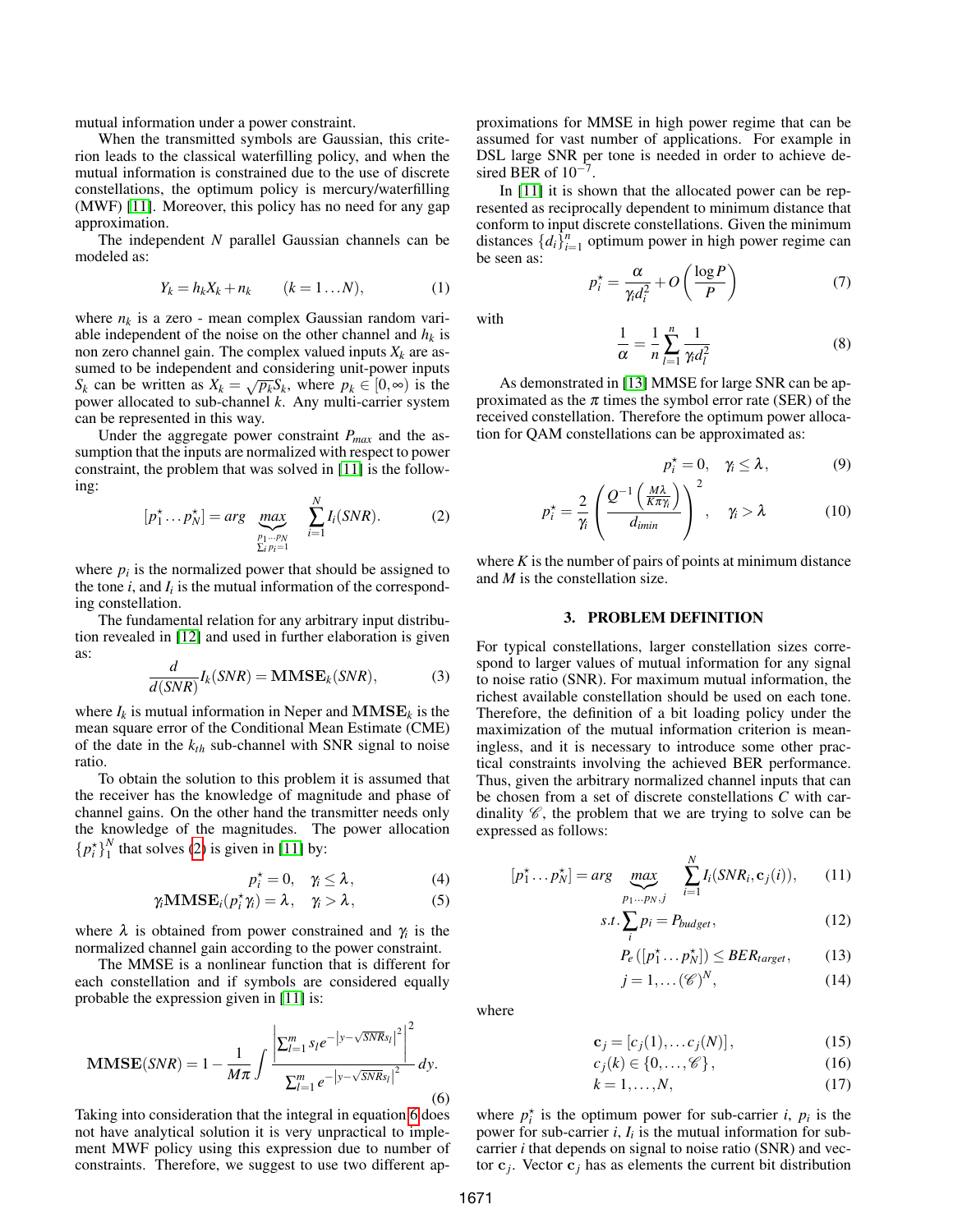for each sub-carrier. These entries are denoted as  $c_i(i)$  for sub-carrier *i* and they can take values from the set  $\dot{0}$  to  $\mathscr{C}$ . The index *j* defines all possible combinations of bit distributions and it goes from 1 to  $\mathcal{C}^N$ . Equations [\(16\)](#page-1-2) and [\(17\)](#page-1-3) denotes the element of vector  $c_j(k)$  for *k*th sub-carrier.

Basically, we are trying to find the variation with repetition of constellation sizes on each tone or bit loading that will give the highest value for aggregate mutual information satisfying BER requirement. This problem having discrete set of input constellations presents complex combinatorial optimization problem. Certainly, in order to find the optimum solution brute force algorithm can be applied, but this is only efficient for very small number of tones and constellations. If we have *N* tones and  $\mathscr C$  constellations there will be  $\mathscr{C}^N$  possible solutions that should be investigated. For practical systems such as DSL, where number of tones is 512 for ADSL2+ [\[1\]](#page-4-0) and 4096 for VDSL2 [\[2\]](#page-4-1) and they use QAM constellations that can have sizes from 1 to 15 points, this approach is impossible. Therefore our goal is to find sub optimum solution that will satisfy the above constraints and we will demonstrate that it can achieve better throughput than the one obtained with LC algorithm.

The same problem can be seen as power minimization in the following manner:

$$
min \qquad \sum_{i=1}^{N} p_i(\mathbf{c}_j(i)), \tag{18}
$$

$$
s.t. \sum_{i} I_{i}(SNR, \mathbf{c}_{j}(i)) = R_{target}, \qquad (19)
$$

$$
P_e([p_1...p_N]) \le BER_{target} \tag{20}
$$

$$
j = 1, \dots (\mathcal{C})^N,\tag{21}
$$

where

$$
\mathbf{c}_j = [c_j(1), \dots c_j(N)] \tag{22}
$$

$$
c_j(k) \in \{0, \ldots, \mathscr{C}\}\tag{23}
$$

$$
k = 1, \dots, N \tag{24}
$$

The notation has the same meaning as explained above. This is also a combinatorial optimization problem.

# 4. NOVEL ALGORITHMS

<span id="page-2-1"></span>As we will demonstrate later, for the same constellation distribution among tones that is obtained with conventional LC algorithm, MWF has better performance in terms of BER. Therefore, this can be exploited to make the system more stable or to reduce the noise margin in order to keep the same performance. To take the advantage of this fact also two different strategies can be applied. First strategy that we propose is to find the bit loading or constellation distribution that will have better performance than LC solution while having the same aggregate power and BER. The other strategy is power minimization, where aggregate power can be decreased keeping the same throughput and BER of the system. This approach is similar to margin adaptive algorithms, but our solution due to combinatorial problem does not guarantee that the solution is optimum.

Algorithm 1 Optimization Bit Loading Algorithm

<span id="page-2-0"></span>

#### 4.1 Bit Loading Algorithm

As already explained due to combinatorial nature of the problem we are trying to find suboptimal solution for the problem imposed in [\(11\)](#page-1-4) that will satisfy constraints [\(12\)](#page-1-5), [\(13\)](#page-1-6) and [\(14\)](#page-1-7).

As constraints we assume that the aggregate power has the same value for both LC and MWF and target BER should be less or equal to the BER obtained with LC. The pseudo code for the algorithm that we propose is labeled as [1.](#page-2-0)

Since we are trying to find a bit loading distribution that will give higher throughput than LC policy we take as a starting point the solution that is obtained with this procedure. Then, we calculate the power distribution using MWF as explained in Section [2.](#page-0-0) For this power distribution among tones we calculate the BER that can be achieved. If it is the same as for LC then this is the solution and no improvement in throughput is possible. If this is not the case then we search for better solution by forming new set of possible bit loading combinations where each member has one bit added on different tone. Now we search for new bit loading among the members of this new set and choose the one with lowest BER. The process is repeated iteratively until target BER is reached.

The complexity of the algorithm includes the complexity of LC and MWF. Besides, it must run thorough all bit loading cases of a newly formed set that has number of carriers members until the desired BER is achieved. Therefore, it has extra complexity of number of carriers times number of iterations needed to achieve the desired BER.

#### 4.2 Power Minimization Algorithm

Since MWF gives optimal power distribution for a discrete input constellations some savings in power consumption compared to conventional LC algorithm can be achieved. In order to evaluate this gain we propose an algorithm labeled as [2.](#page-3-0) The algorithm first calculates the bit loading that is derived from LC, then calculates BER that can be achieved with such a power distribution. Afterwards, for the same bit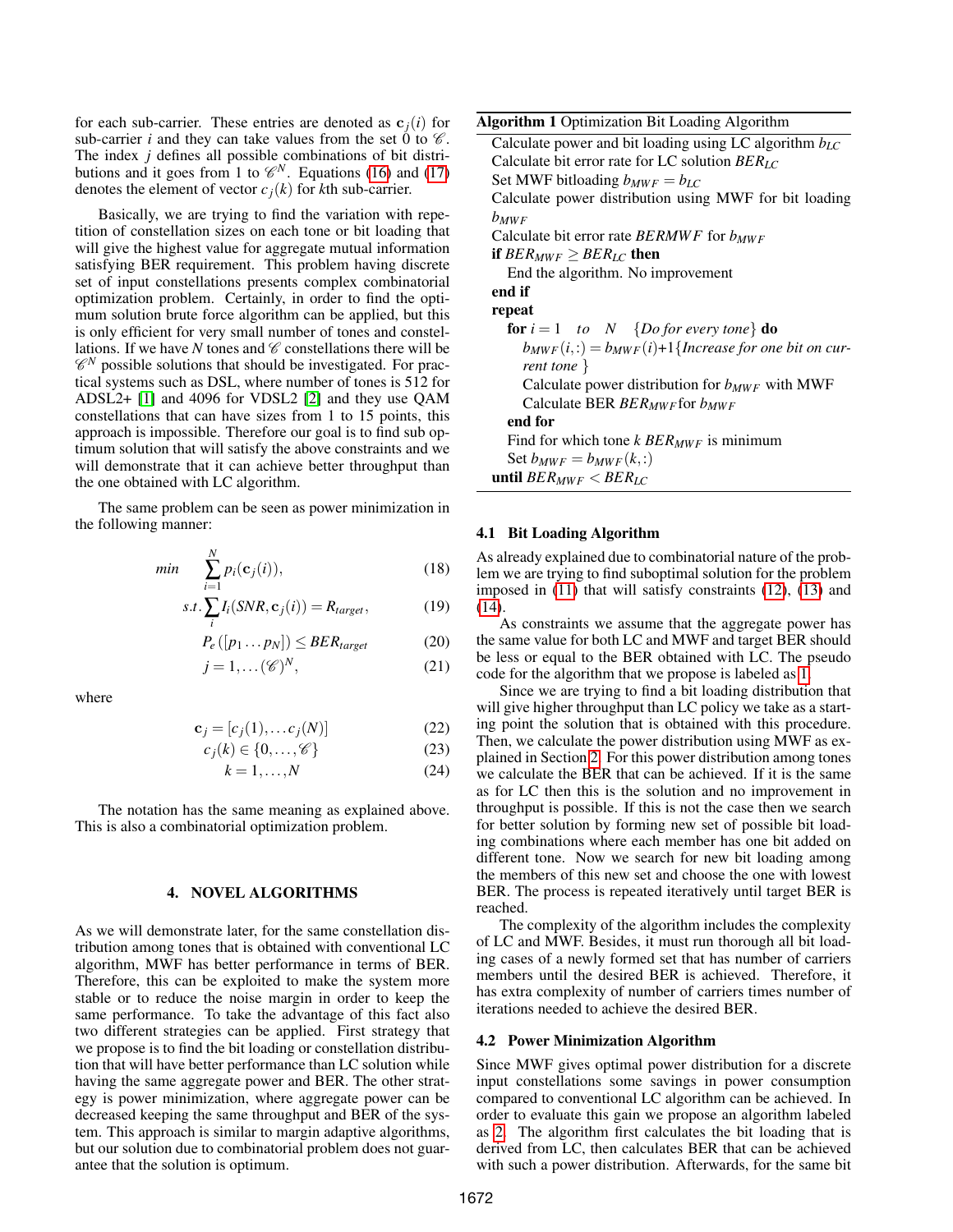#### Algorithm 2 Optimization Bit Loading Algorithm

<span id="page-3-0"></span>Calculate power and bit loading using LC algorithm *bLC* Calculate bit error rate for LC solution *BERLC* Set MWF bit loading  $b_{MWF} = b_{LC}$ Set power constraint to *Pbudget* used for LC repeat Calculate power distribution with MWF

Calculate BER *BERMW F* Set  $P_{budget} = P_{budget} - \Delta_p$ until  $BER_{MWF} < BER_{LC}$ 



Figure 1: BER performance of LC algorithm, MWF with SER and minimum distance approximations dependent of cable lengths.

loading the algorithm calculates optimum power distribution using MWF policy and calculates BER that can be achieved. If this BER equals BER obtained with LC no power savings can be obtained. If not, the algorithm decreases the aggregate power for some step and recalculates the power distribution and BER by using MWF. The process iterates until the BER is smaller or equal to the one obtained with LC power distribution. The complexity of this algorithm includes the complexity of LC and MWF plus the number of iterations that are needed to achieve the desired BER.

# 5. SIMULATION RESULTS AND DISCUSSIONS

In order to evaluate the performance of the algorithms presented in Section [4](#page-2-1) some simulations were performed. For this purpose we used DSL channel model from [\[14\]](#page-4-13) and the rest of the parameters were according to ADSL2+ standard [\[1\]](#page-4-0). Thus, we assumed  $\Gamma = 12 \text{ dB}$  as the implementation SNR gap for LC algorithm, the background noise level was set at −140 dBm/Hz and tone distance was 4.3125 kHz. For MWF no gap is needed. Moreover, to take into account the alien noise, in addition to the background noise, we have also added the ETSI ADSL Noise A [\[15\]](#page-4-14). We considered cable of 0.4mm (AWG24) for different lengths that were between 500m and 2000 m. As FEXT disturbers we considered 19 users that have the same length as a particular modem of interest. We did not consider NEXT since in today systems it can be avoided by echo cancellation or FDD techniques. We considered only downstream.





<span id="page-3-2"></span>Figure 2: Relative gain in BER Performance of MWF with SER and minimum distance approximations compared to LC algorithm for different cable lengths.

<span id="page-3-1"></span>gorithm and MWF with two different approximations (equations  $(7)$ , $(8)$ ,  $(9)$ ,  $(10)$  for MMSE using the same bit loading. As can be noted MWF has better performance over LC. This improvements is better for longer cables. Channel gain for longer cable is lower and therefore the constellations that have fewer number of points are chosen. Since MMSE for those constellations is further away from Gaussian inputs, MWF distributes power in an optimal way and achieves better performance. Also it is obvious that approximation of MMSE that is proportional to SER shows slightly better results because the bound is tighter. Figure [2](#page-3-2) shows the relative gain in BER that can be achieved by MWF policy. The improvement is in the range of 10% on shorter lines up to 70% on longer lines.

Figure [3](#page-4-15) presents relative gain in throughput that can be achieved by implementing algorithm [1.](#page-2-0) As can be seen the throughput that can be achieved is better from LC for 0,2% on short lines up to 5% on longer lines that use smaller constellation sizes on more tones. Two MMSE approximations has almost the same performance. Minimum distance approximation is faster and easier to implement. This improvement can be beneficial for users that are further away. Clearly, increasing the range just a little can offer a dramatic savings to operators operational costs. Also the operators can deliver new services to the users that are further and that did not have them before.

Figure [4](#page-4-16) shows excess power needed for LC algorithm compared with MWF policy assuming the same throughput and BER requirement. As it can be noted the excess power for short lines is small around 0.2% while for longer lines this extra power needed for LC increases to almost 10%. Taking this into cosideration operators can reduce substantialy their power consumption by implementing MWF policy with reduced aggregate power while achieving the same quality of service as in todays systems. Also electromagnetic compatibility issues can be relaxed since less power means less egress radiation. The difference between the two MMSE approximation is not significant.

#### 6. CONCLUSION

In this paper we presented a new approach to bit loading and power minimization problem for DSL systems. We demonstrated that usual bit loading techniques such as LC algo-